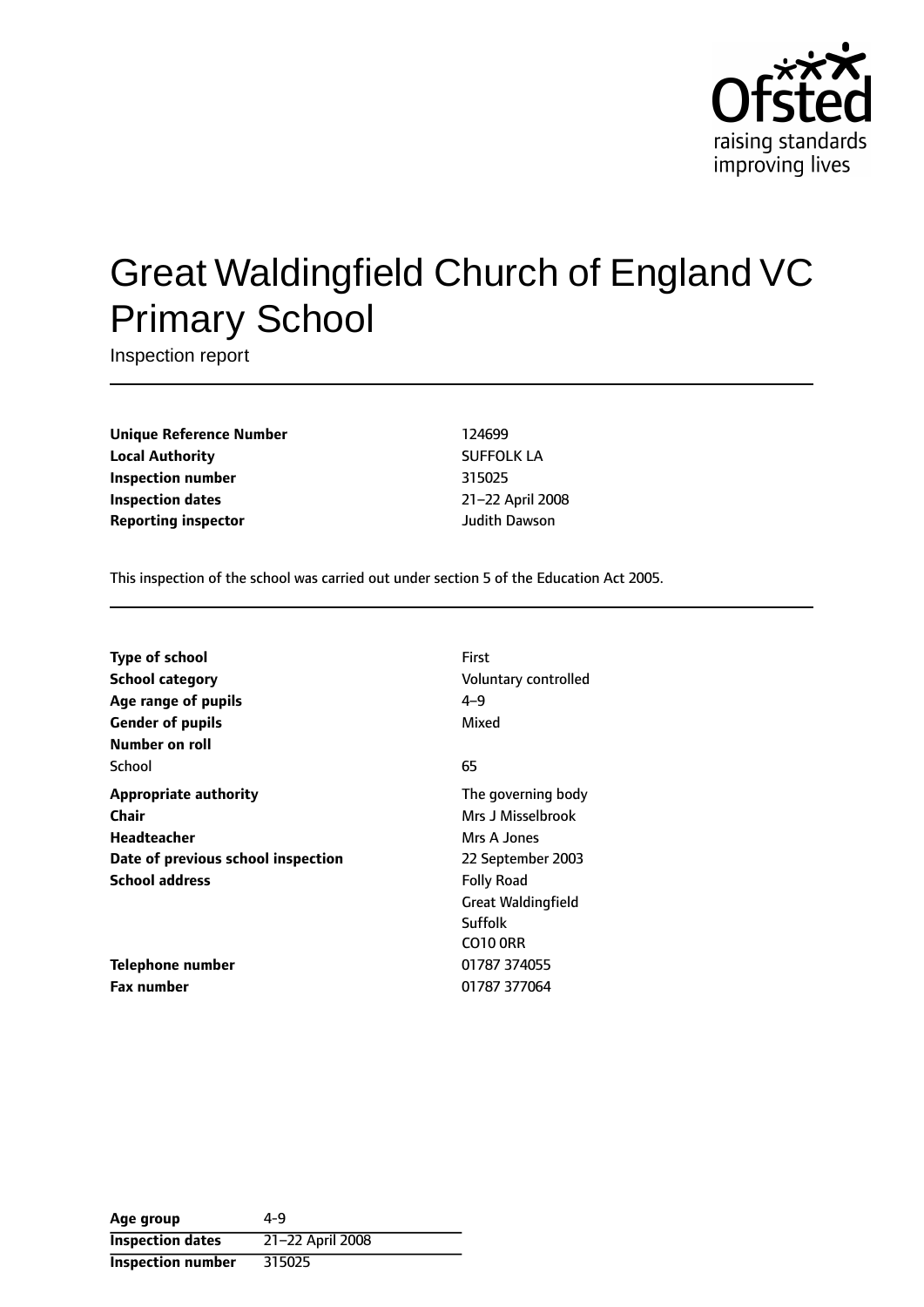© Crown copyright 2008

.

#### Website: www.ofsted.gov.uk

This document may be reproduced in whole or in part for non-commercial educational purposes, provided that the information quoted is reproduced without adaptation and the source and date of publication are stated.

Further copies of this report are obtainable from the school. Under the Education Act 2005, the school must provide a copy of this report free of charge to certain categories of people. A charge not exceeding the full cost of reproduction may be made for any other copies supplied.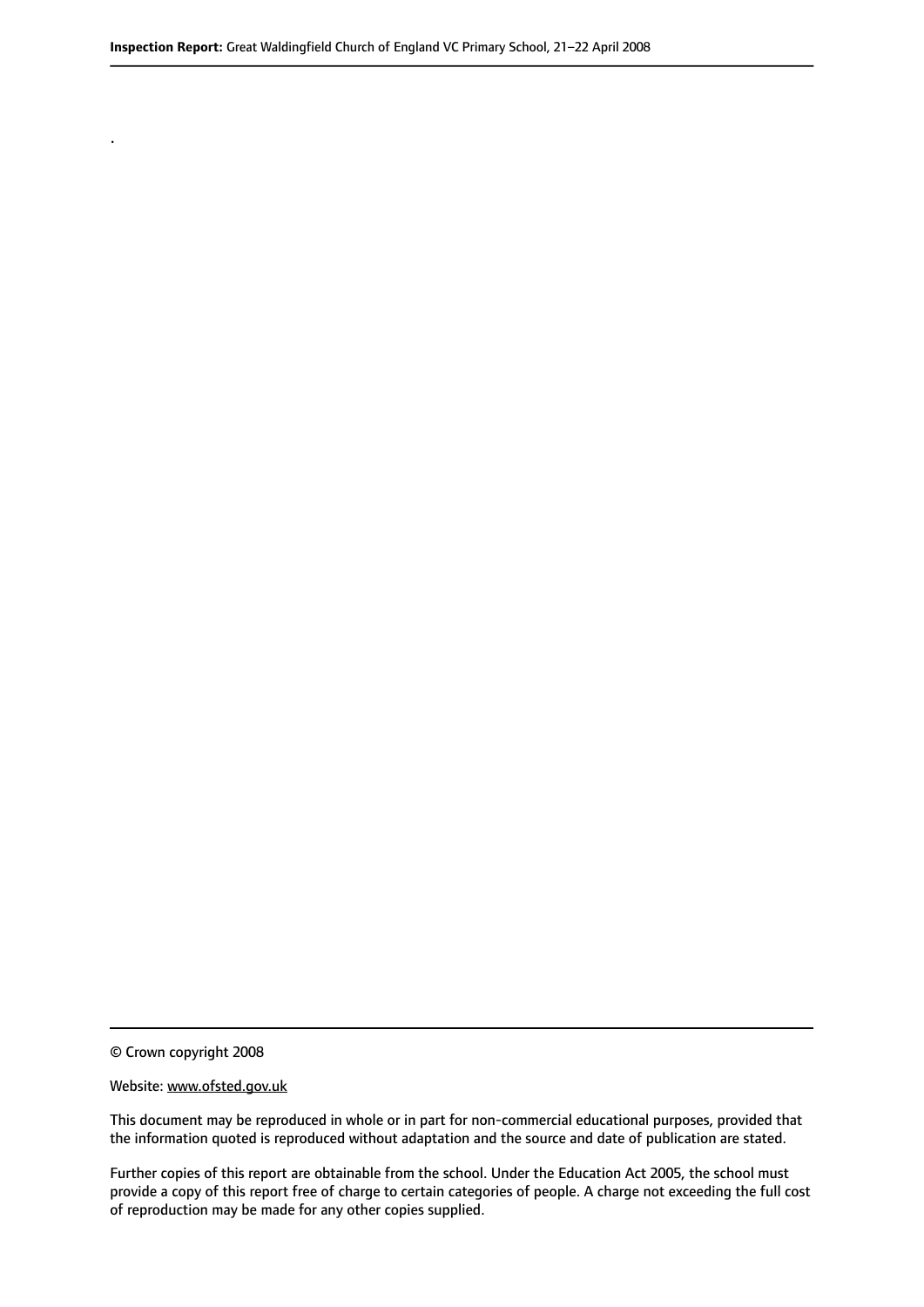# **Introduction**

The inspection was carried out by an Additional Inspector.

### **Description of the school**

This very small first school serves a diverse community. Almost half the children come from outside the immediate area and more children than usual join the school after the beginning of their Reception Year. Almost all children come from White British backgrounds. Fewer children than average have learning difficulties and/or disabilities and none has a statement of special educational need. The school has a strong Christian ethos. It runs Suffolk Family Learning courses for parents, and local pensioners join children for lunch each week. The school holds the Activemark award and has national Healthy Schools status. It is a 'Silver Eco' school, keeping hens and growing and selling produce. The independent playgroup is accommodated in a spare classroom.

### **Key for inspection grades**

| Grade 1 | Outstanding  |
|---------|--------------|
| Grade 2 | Good         |
| Grade 3 | Satisfactory |
| Grade 4 | Inadequate   |
|         |              |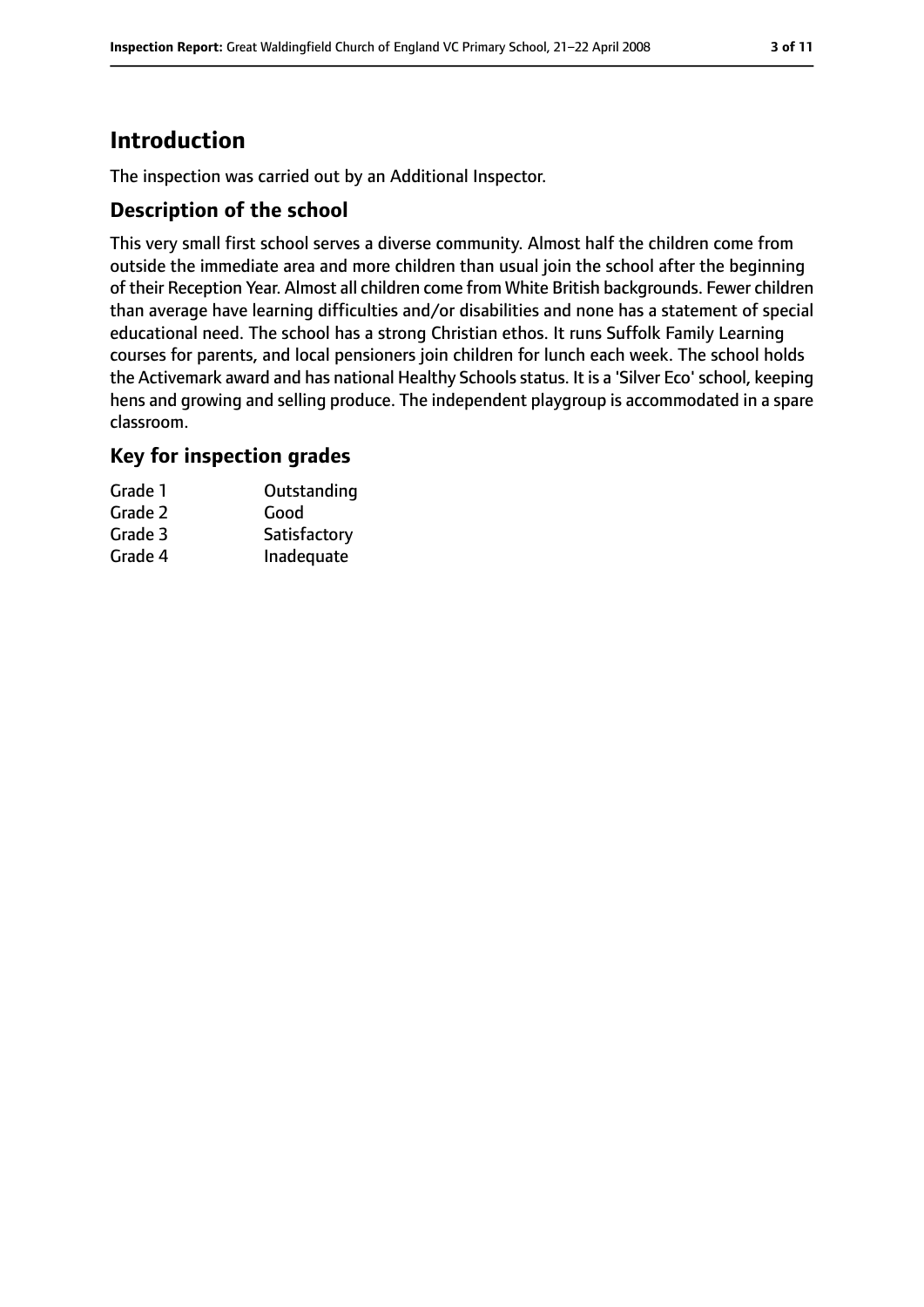# **Overall effectiveness of the school**

#### **Grade: 2**

This is a good school, well led and managed, fulfilling its aims to help children develop lively, enquiring minds and to value each other. The school is at the heart of the community. Parents often work alongside children on joint projects, and older members of the community join children for lunch on some days. Staff are united in their aim to give relevant and practical experiences to the children, providing an outstanding curriculum, so the school is well placed for further improvement. Children have an excellent understanding of environmental issues. The youngest care for the school garden every week and others look after chickens called Bubble and Squeak, using or selling their eggs. Children respect and care for each other and behave exceptionally well. They take their additional responsibilities seriously, enjoy their learning enormously and are extremely proud of their diverse achievements.

Year groups are small and comparisons of standards between each year are not statistically viable. This year, for example, the Year 2 cohort is extremely small and half the children have learning or social challenges. The result of this is that standards in Year 2 this year are significantly lower than the above average standards attained in 2007. Nevertheless, children of all abilities make good progress in English throughout the school, an improvement since the last inspection and a tribute to the school's efforts. The most able pupils achieve well in mathematics, again because of a school focus. Children with average or below average mathematical abilities make satisfactory progress. Teachers rarely give written guidance when they mark children's mathematics work and systems for tracking progress are not yet fully embedded. In other subjects, such as music, the excellent curriculum and the enthusiasm of staff, result in good, and at times, outstanding achievements.

Teachers plan lessons well, catering for the different age groups and abilities within their classes. There are excellent relationships between children and adults, and so children work hard. There is good support for children who need extra help in class. Basic skills are taught well, but children's written work is not always well organised, making it difficult for them to see how they have improved and for teachers to evaluate standards. This is especially so in mathematics. Children are cared for very well. There is impressive liaison between school and home and a real sense of the school as one big happy family. Children receive excellent pastoral guidance so that they have a good understanding of how to take care of themselves and others. They have their own personal targets but the limitations in teachers' marking restrict their opportunities to take responsibility for improving their work.

#### **Effectiveness of the Foundation Stage**

#### **Grade: 2**

Children in the Foundation Stage are taught with those in Year 1. The teacher has a good understanding of the needs of the different age groups and activities are planned to ensure that children of both age groups achieve well. There is an attractive and stimulating environment and adults work together well. Children are cared for extremely well and feel safe and happy in school. The school admits them part-time before their official starting date, ensuring that their entry to school life is smooth and enjoyable. They are encouraged to become responsible and independent and to help each other. Children have a range of abilities when they start school. Good systems for analysing what children can do when they start school enable the teacher to plan activities to develop their skills. Although several have below average skills in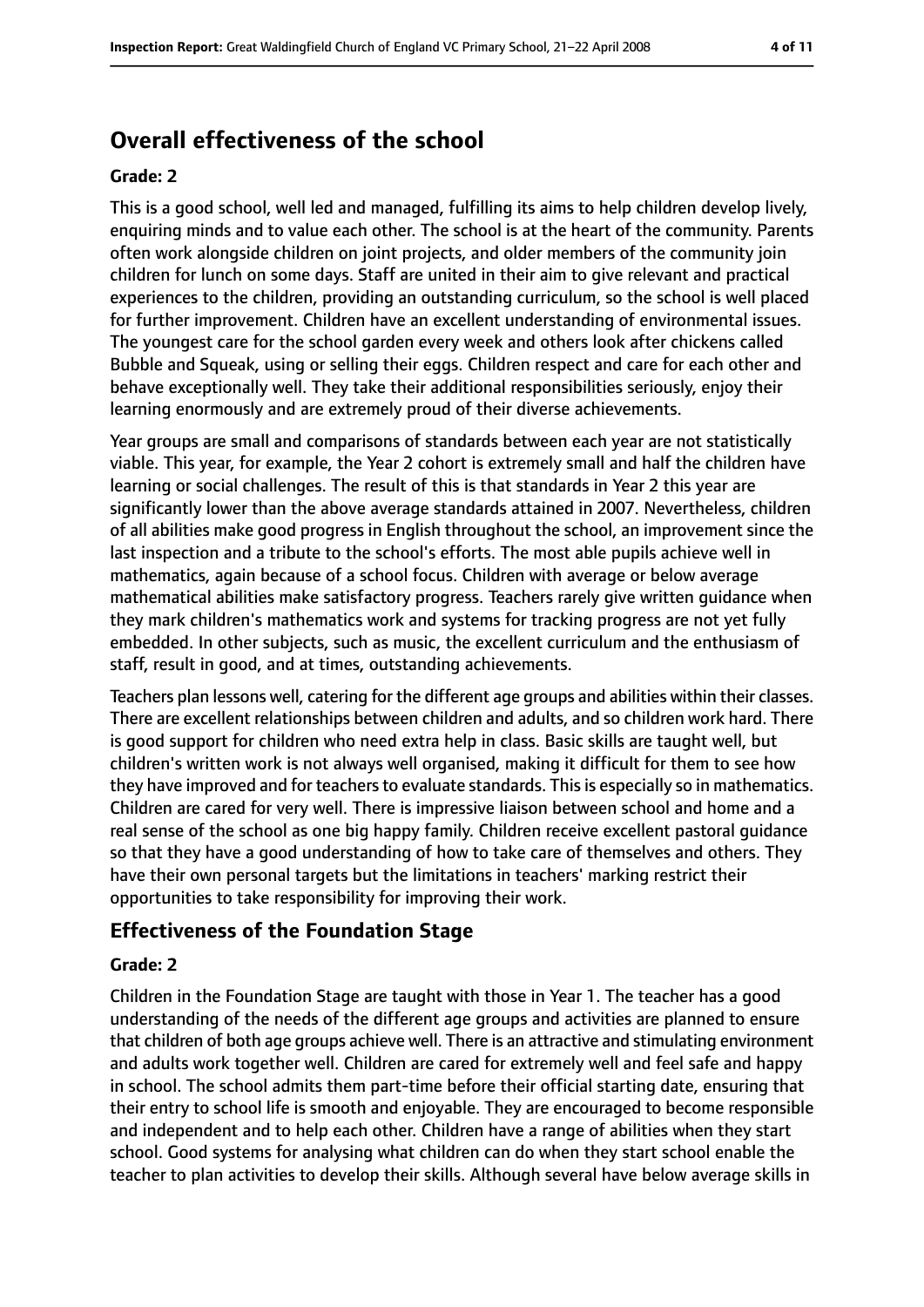aspects of the curriculum when they start school, almost all attain the expected levels by the time they join Year 1.

# **What the school should do to improve further**

- Improve the progress of children with average or below average abilities in mathematics.
- Refine assessment and tracking systems and the organisation of children's work so that teachers can easily evaluate standards and track children's progress.
- Ensure all teachers give children written advice when marking their work in mathematics as well as in English.

# **Achievement and standards**

### **Grade: 2**

Although some children join the school with below average knowledge and skills, most achieve well. Standards in reading, writing and mathematics at the end of Key Stage 1 were slightly above average in 2007. This year, although standards are much lower, children's written work shows that they are making good progress from their starting points. Children make good progress in their mathematics lessons but it is difficult to track their achievement over time because their work is not organised in a way that shows day-to-day progress. Children in Years 3 and 4 also make good progress in English, helped by the many opportunities to use their skills in relevant and interesting ways across the curriculum. Standards are at least in line with those of children nationally and several are working at higher levels. The most able children achieve well in mathematics, relishing the challenges set for them. Other children make satisfactory progress over time, although several are working at levels lower than those expected for children in Year 4.

# **Personal development and well-being**

### **Grade: 1**

One parent sums up the feelings of many parents by saying 'Our son has grown so much in confidence and self-belief since being here and can't wait to get to school each day.' There is a strong sense of mutual respect in school amongst adults and children and everyone is valued. Attendance is good and behaviour is impeccable almost all the time. Children's spiritual, moral, social and cultural development is outstanding. They are developing an excellent understanding of the lives of others around the world through their links with, and support for, schools in Uganda and Tanzania, as well as their partner school on the Isle of Harris. They support a range of charities and have strong links with the church. There is a strong musical tradition and standards are high. All children in Key Stage 2 are learning to play the cornet and the 'noise club' produces high quality singing with the support of parents and ex-pupils. Children's Eco work, gardening and egg production ensure they all have an excellent understanding of how to eat healthily and are gaining good skills to prepare them for their futures. They enjoy the many sporting activities and value of exercise highly.

# **Quality of provision**

# **Teaching and learning**

### **Grade: 2**

Teaching and learning are good. As one parent commented, 'The level of enthusiasm from all the staff, across the whole school, is second to none.' Teachers make good use of the flexible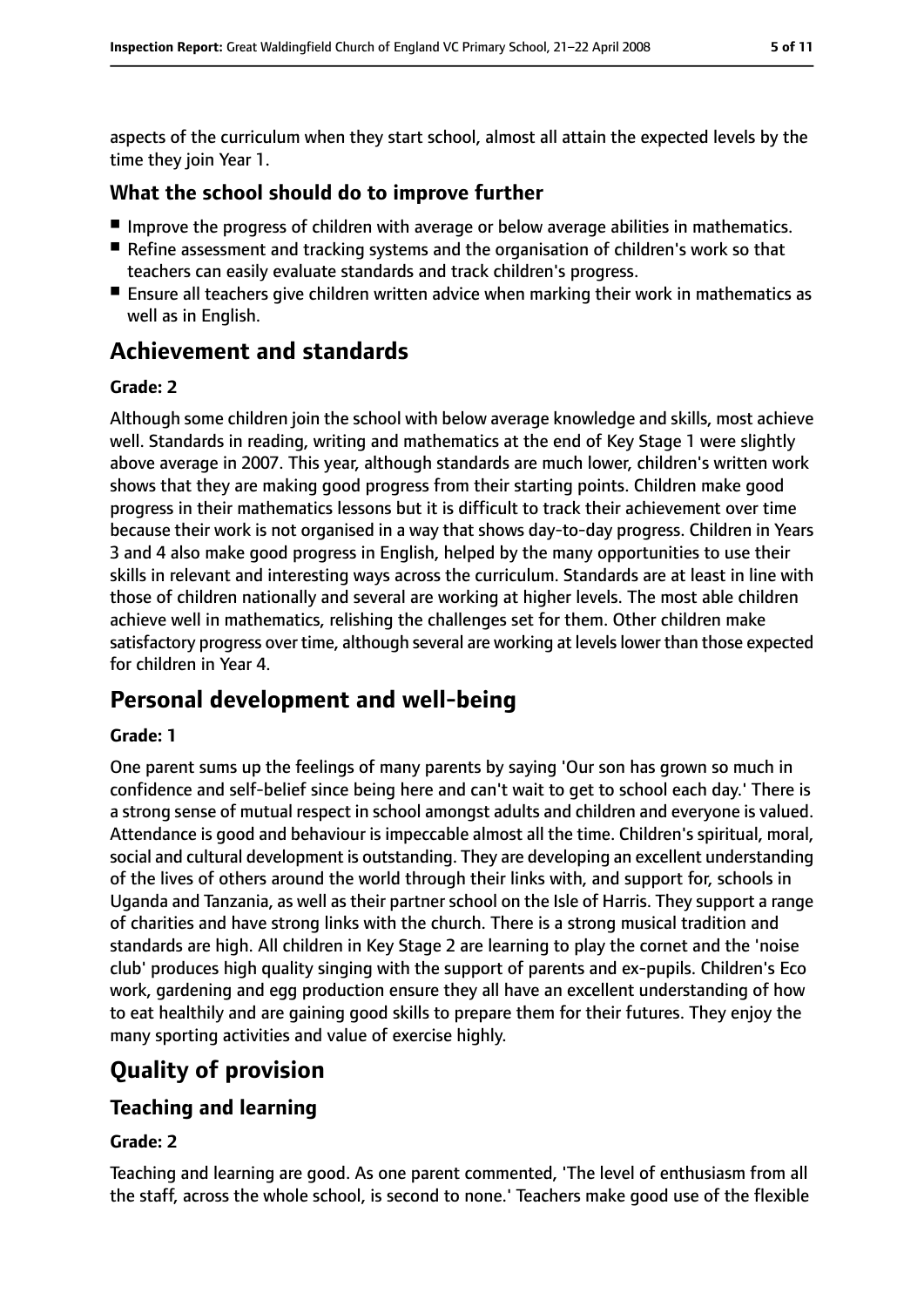and imaginative curriculum to plan their lessons. This enables children to use their information and communication technology and English skills across the curriculum, making learning very purposeful. Teachers and teaching assistants provide children with good support in lessons, questioning effectively to encourage children to think. However, this is not sufficiently followed up in children's written work, where there are few comments to motivate children to further learning or to advise them how to improve. Some children's work for several subjects is undated and stored in one folder, making it impossible for teachers or children to see progress over time. Children know their targets but this lack of written information prevents them from taking full advantage of the wise advice given in lessons.

#### **Curriculum and other activities**

#### **Grade: 1**

The curriculum is extremely well planned to develop children's basic skills from year to year, enabling teachers to provide effectively for the range of ages and abilities in their classes. Teachers and children decide which topics they want to study. Plans are adapted to focus on the chosen topic, while ensuring that children develop knowledge and skills progressively and fully cover the National Curriculum. Within this framework, children become very much part of the local community and involved in local and national issues. Parents, past pupils, governors, local spiritual leaders and many others contribute to children's learning, bringing tremendous richness and diversity to children's learning. For one afternoon each week, children experience a range of additional activities as diverse as German and cookery. Regular environmental responsibilities and an excellent personal, social and health education curriculum ensure that children develop a strong sense of citizenship. Adults and children's 'ownership' of the topics ensures that everyone enjoys learning enormously.

#### **Care, guidance and support**

#### **Grade: 2**

The school provides the children with excellent pastoral care and guidance. It rigorously applies the requirements for safeguarding children and works extremely well with other agencies to provide support for children with medical, learning or personal challenges. The school is a safe and secure environment, where new children are welcomed and made to feel at home. Adults and children care for each other. The school entrance bears the statement 'Every child and grown-up matters' and the truth of this statement is apparent throughout the school. Children receive good guidance in lessons. They are set personal targets for English and mathematics and some are involved in drawing them up. These are shared with parents. The liaison books between home and school also help to ensure that children have help if they have personal difficulties or have trouble with homework. However, the limited guidance given in children's books results in missed opportunities to help children take responsibility for improving their learning from day-to-day.

# **Leadership and management**

#### **Grade: 2**

The headteacher provides strong and inclusive leadership. She has a good understanding of children's needs and is sensitive to factors outside school that affect children's attitudes and learning. Governors support the school effectively. They often work with children and are well informed about achievement and development. Resources, including adults, are deployed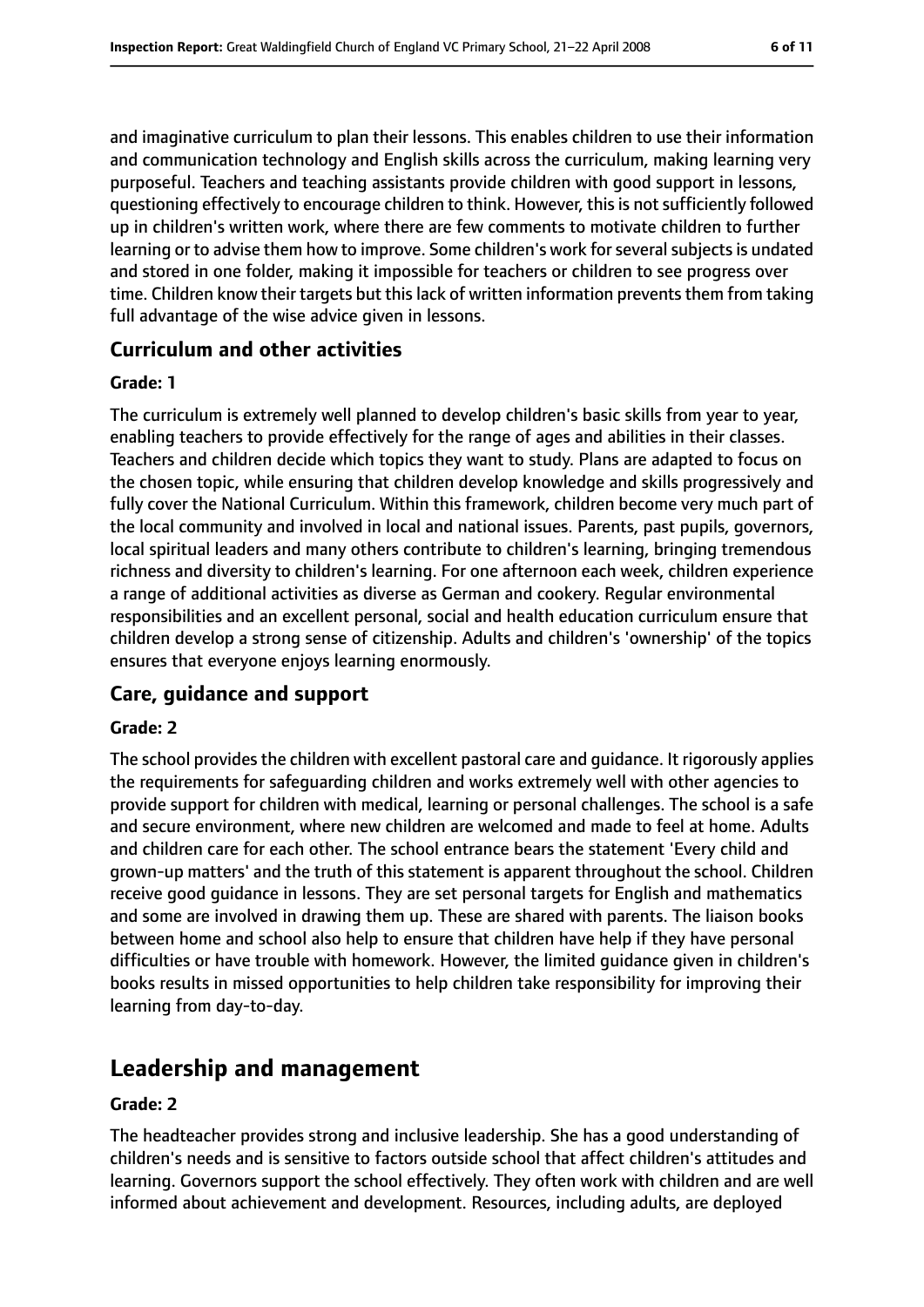effectively. With only three classes, all teachers have several additional responsibilities, which they carry out efficiently. They are fully involved in drawing up the sensible plans for school improvement. There are opportunities for teachers to monitor teaching and learning and to evaluate children's work. This helps them, and the headteacher, to have a good understanding of the school's strengths and areas for development. Although systems for tracking children's progress are not yet effective in enabling teachers to measure individual performance accurately, the school has already identified this as an area for improvement. The school's success in meeting targets to improve writing throughout the school and the performance of the most able children demonstrate the school's good capacity for further improvement.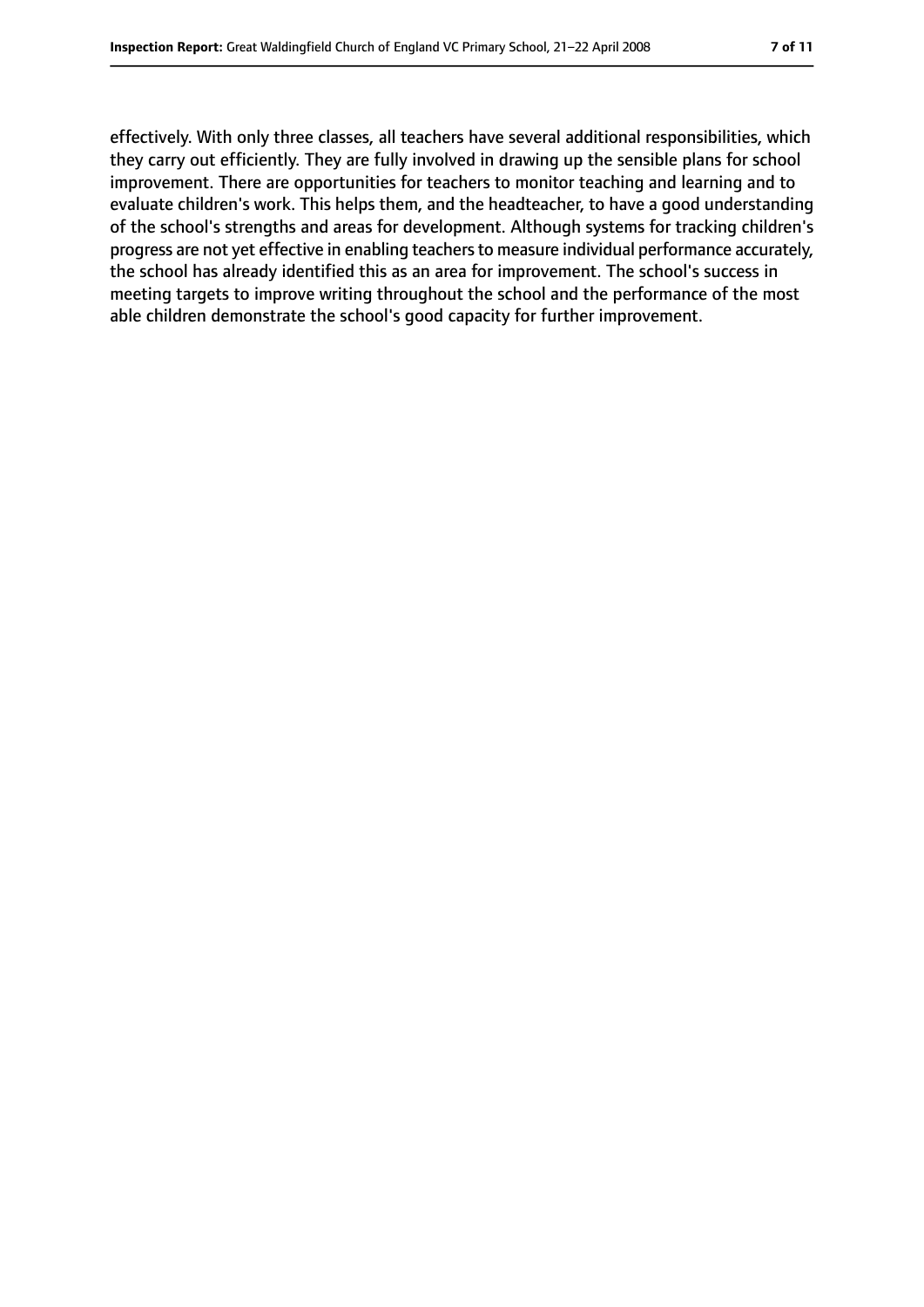**Any complaints about the inspection or the report should be made following the procedures set out in the guidance 'Complaints about school inspection', which is available from Ofsted's website: www.ofsted.gov.uk.**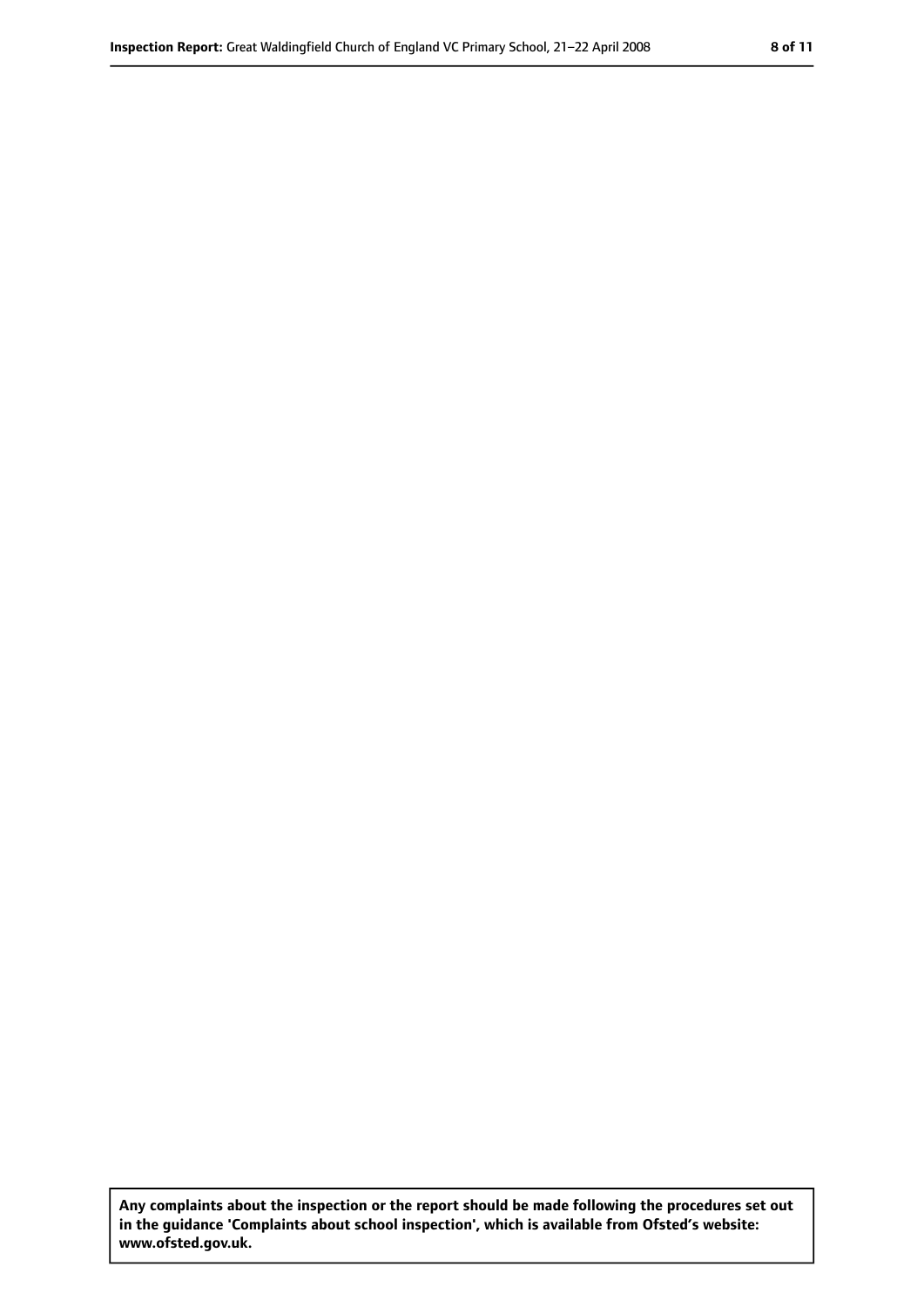# **Inspection judgements**

| $\degree$ Key to judgements: grade 1 is outstanding, grade 2 good, grade 3 satisfactory, and | School         |
|----------------------------------------------------------------------------------------------|----------------|
| arade 4 inadequate                                                                           | <b>Overall</b> |

# **Overall effectiveness**

| How effective, efficient and inclusive is the provision of education, integrated<br>care and any extended services in meeting the needs of learners? |     |
|------------------------------------------------------------------------------------------------------------------------------------------------------|-----|
| Effective steps have been taken to promote improvement since the last<br>inspection                                                                  | Yes |
| How well does the school work in partnership with others to promote learners'<br>well-being?                                                         |     |
| The effectiveness of the Foundation Stage                                                                                                            |     |
| The capacity to make any necessary improvements                                                                                                      |     |

### **Achievement and standards**

| How well do learners achieve?                                                                               |  |
|-------------------------------------------------------------------------------------------------------------|--|
| The standards <sup>1</sup> reached by learners                                                              |  |
| How well learners make progress, taking account of any significant variations between<br>groups of learners |  |
| How well learners with learning difficulties and disabilities make progress                                 |  |

# **Personal development and well-being**

| How good is the overall personal development and well-being of the<br>learners?                                  |  |
|------------------------------------------------------------------------------------------------------------------|--|
| The extent of learners' spiritual, moral, social and cultural development                                        |  |
| The extent to which learners adopt healthy lifestyles                                                            |  |
| The extent to which learners adopt safe practices                                                                |  |
| How well learners enjoy their education                                                                          |  |
| The attendance of learners                                                                                       |  |
| The behaviour of learners                                                                                        |  |
| The extent to which learners make a positive contribution to the community                                       |  |
| How well learners develop workplace and other skills that will contribute to<br>their future economic well-being |  |

### **The quality of provision**

| How effective are teaching and learning in meeting the full range of the<br>learners' needs?          |  |
|-------------------------------------------------------------------------------------------------------|--|
| How well do the curriculum and other activities meet the range of needs<br>and interests of learners? |  |
| How well are learners cared for, guided and supported?                                                |  |

### **Annex A**

 $^1$  Grade 1 - Exceptionally and consistently high; Grade 2 - Generally above average with none significantly below average; Grade 3 - Broadly average to below average; Grade 4 - Exceptionally low.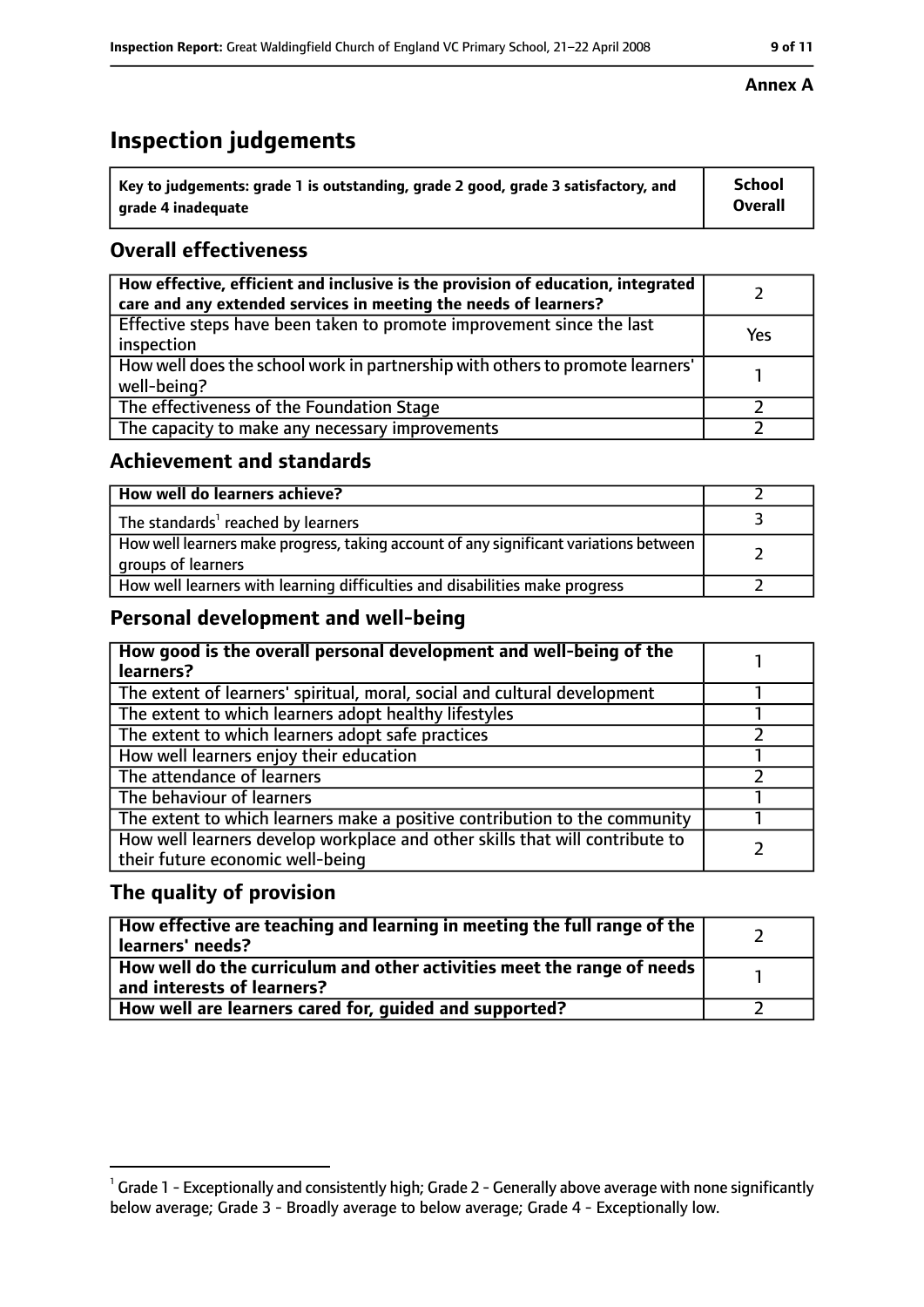# **Annex A**

# **Leadership and management**

| How effective are leadership and management in raising achievement                                                                              |           |
|-------------------------------------------------------------------------------------------------------------------------------------------------|-----------|
| and supporting all learners?                                                                                                                    |           |
| How effectively leaders and managers at all levels set clear direction leading<br>to improvement and promote high quality of care and education |           |
| How effectively leaders and managers use challenging targets to raise standards                                                                 | フ         |
| The effectiveness of the school's self-evaluation                                                                                               |           |
| How well equality of opportunity is promoted and discrimination tackled so<br>that all learners achieve as well as they can                     |           |
| How effectively and efficiently resources, including staff, are deployed to<br>achieve value for money                                          |           |
| The extent to which governors and other supervisory boards discharge their<br>responsibilities                                                  | 7         |
| Do procedures for safequarding learners meet current government<br>requirements?                                                                | Yes       |
| Does this school require special measures?                                                                                                      | <b>No</b> |
| Does this school require a notice to improve?                                                                                                   | No        |